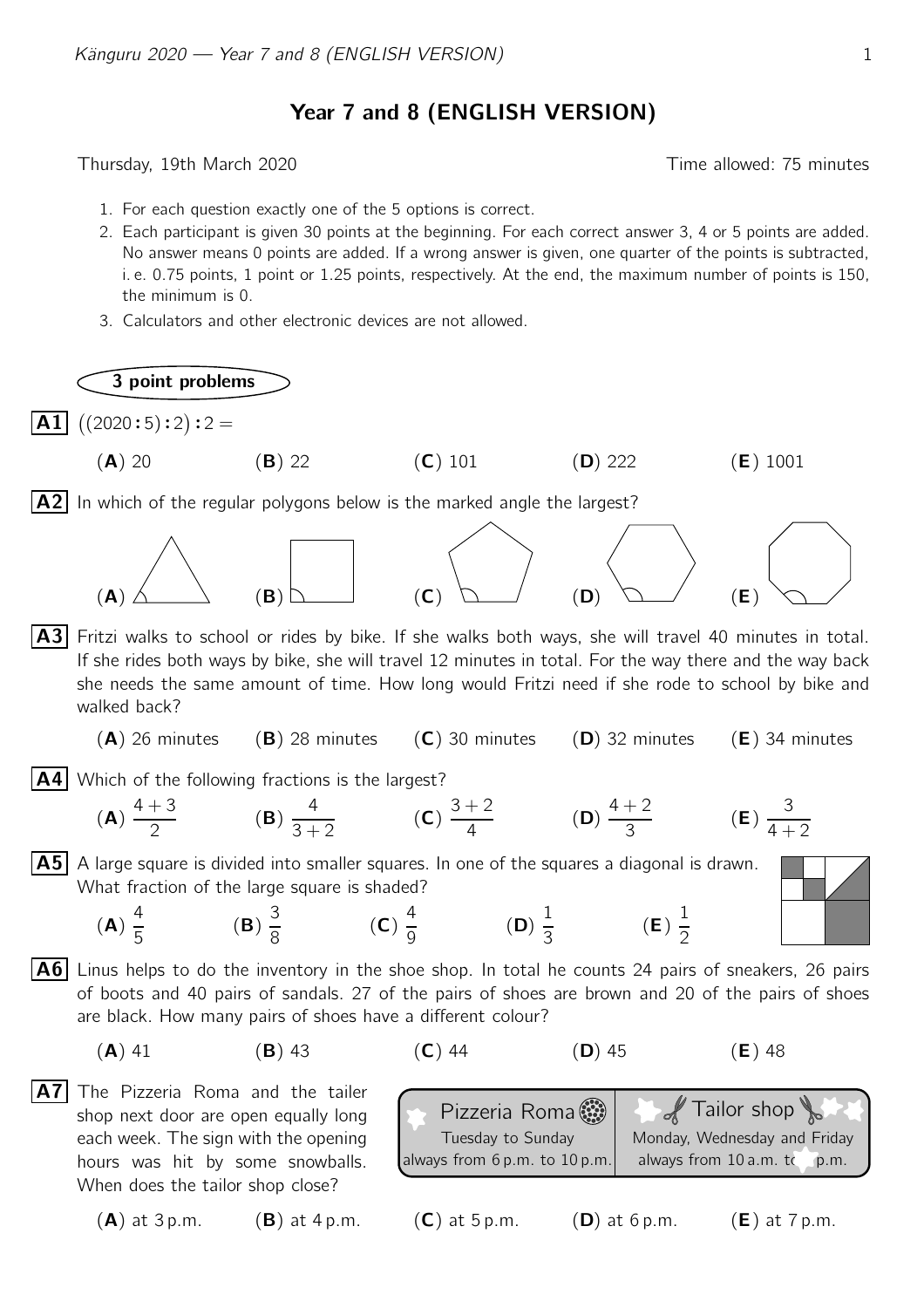A8 The game Supertrio can be played alone or in a group of three. In the youth club three game boards are set up. How many youths cannot play at the three boards at the same time?

(A) 3 (B) 5 (C) 7 (D) 8 (E) 9

A9 Frederik put 36 identical small triangles together, as the diagram shows. What is the smallest number of such triangles that he could add to this shape to turn it into a hexagon?

(A) 10 (B) 12 (C) 15 (D) 18 (E) 24

**A10** Three different numbers from the following list are multiplied:  $-5$ ,  $-3$ ,  $-1$ , 2, 4, 6. What is the smallest possible product that can be obtained this way?

(A)  $-200$  (B)  $-120$  (C)  $-90$  (D)  $-48$  (E)  $-15$ 

4 point problems

 $\overline{B1}$  The shortest path from Atown to Cetown runs through Betown. The two signposts shown are set up along this path. One of the signposts is broken. What distance was written on the broken sign?



|  |  |  | (A) $\sqrt{1 \text{ km}}$ (B) $\sqrt{3 \text{ km}}$ (C) $\sqrt{4 \text{ km}}$ (D) $\sqrt{5 \text{ km}}$ (E) $\sqrt{9 \text{ km}}$ |  |
|--|--|--|-----------------------------------------------------------------------------------------------------------------------------------|--|
|--|--|--|-----------------------------------------------------------------------------------------------------------------------------------|--|

 $|B2|$  Miquel's sister must read a bulky book for a seminar at the university. Using the whole month of March to finish this book she would have to read 30 pages on average per day. At bedtime on 16th March, she has already read 570 pages. How many pages does Miguel's sister have to read on average on the remaining days of the month to finish the book?

 $(A)$  36 pages  $(B)$  30 pages  $(C)$  24 pages  $(D)$  18 pages  $(E)$  12 pages

**B3** Which of the following diagrams shows the object on the right from above?



 $|B4|$  In the bike repair shop a lot of flat tires have to be fixed. In the morning the meticulous supervisor is surprised: "All bikes in the repair shop have a flat tire. Three fifths of the front wheels have a flat tire und three fifths of the back wheels have a flat tire. There are 5 bikes with flat tires on both wheels." How many bikes are there in the repair shop today?

(**A**) 15 (**B**) 20 (**C**) 25 (**D**) 30 (**E**) 35

**B5** The park "Marie Curie" is getting a new fence all around. Part of the fence is already put up. What will be the total length of the fence?



 $(A)$  580 m  $(B)$  590 m  $(C)$  600 m  $(D)$  610 m  $(E)$  620 m

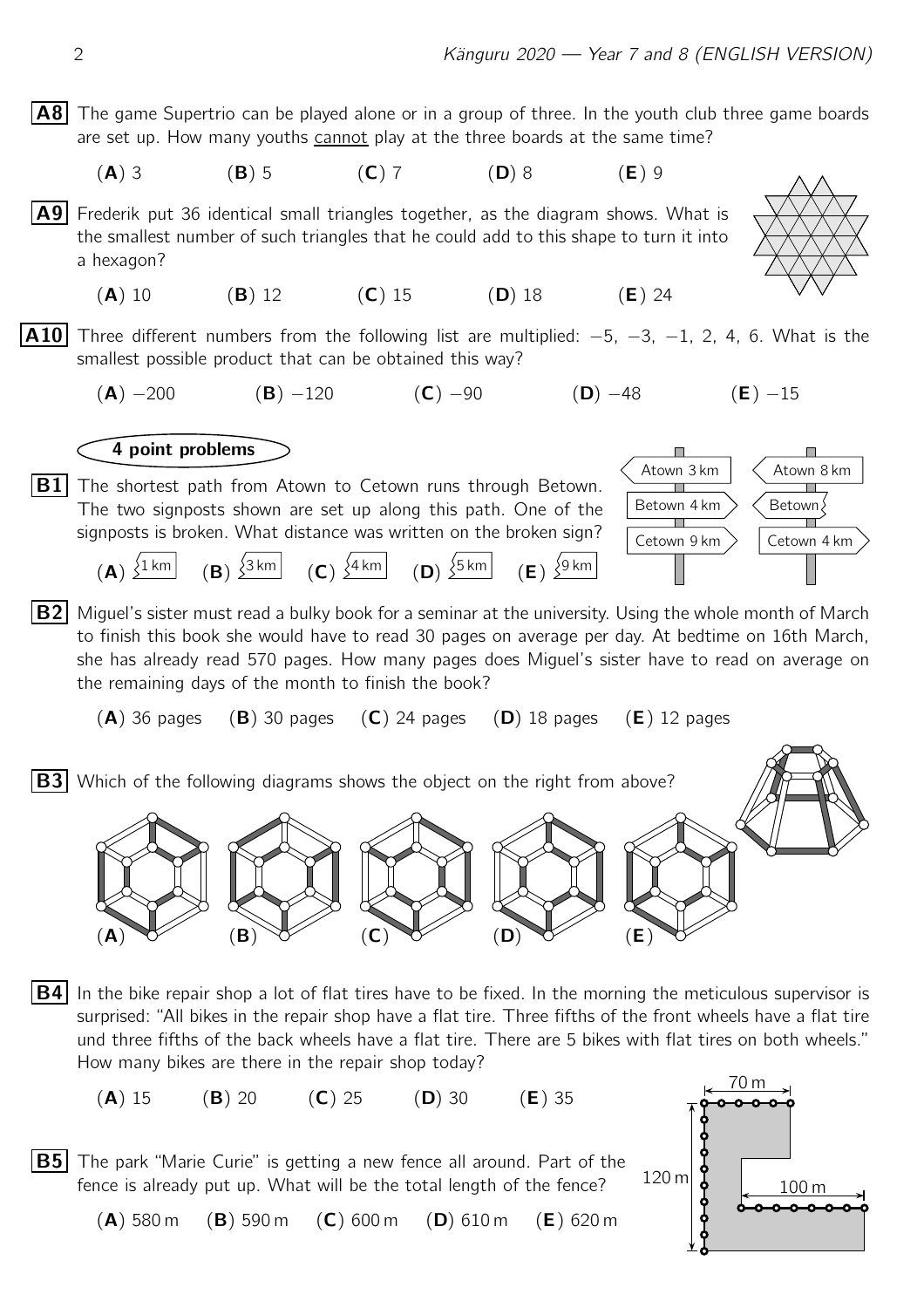$|B6|$  Werner's salary is 20% of his boss's salary. What percentage of Werner's salary is his boss's salary? (A) 80 % (B) 120 % (C) 180 % (D) 320 % (E) 500 % **B7** Romina took a square piece of paper and folded one of its sides onto the diagonal, as shown. She obtains a quadrilateral. What is the size of the largest angle of that quadrilateral?  $(A) 110°$  $(B) 112.5° (C) 115°$  $(D) 117.5° (E) 120°$ **B8** Henning owns 27 identical small cubes, each with exactly two adjacent faces painted red.

- He uses all of these cubes to build a large cube. What is the largest number of completely red faces the large cube can have?
	- (A) 1 (B) 2 (C) 3 (D) 4 (E) 5
- $|B9|$  Anouk built a "city" with identical wooden cubes. One of the diagrams shows the view from above and the other the view from one of the sides. What is the largest number of cubes that Anouk could have used?
	- (A) 26 (B) 25 (C) 24 (D) 23 (E) 22
- **B10** Merlin has a strip of paper with the numbers 1, 2, 3, 4 and 5 written in<br>five cells, as shown. He folds the strip at the dashed lines so that the cells  $\begin{bmatrix} 1 & 2 & 3 & 4 \end{bmatrix}$ five cells, as shown. He folds the strip at the dashed lines so that the cells overlap, forming 5 layers. Which of the following orders, from the top to the bottom, can he not obtain?

(A) 3, 5, 4, 2, 1 (B) 3, 4, 5, 1, 2 (C) 3, 2, 1, 4, 5 (D) 3, 1, 2, 4, 5 (E) 3, 4, 2, 1, 5

## 5 point problems

- $|{\sf C1}|$  Mia goes to the movies with her mother, her brother, her 2 uncles, 3 aunts and 4 cousins. They have a whole row of 12 seats for themselves. Uncle Frank sits at one end and aunt Birgit sits on the other end of the row. The 4 cousins sit next to each other and the 3 aunts sit next to each other. Mia sits on the 3rd seat from the right. Who sits on the 6th seat from the left?
	- $(A)$  the mother (B) one of the cousins (C) one of the aunts  $(D)$  one of the uncles  $(E)$  the brother
- $|C2|$  A large square consists of eight identical right-angled triangles and a small square. The area of the large square is  $49 \text{ cm}^2$  and the largest side of a triangle is 5 cm (diagram not to scale). What is the area of the small square?
	- $(A) 1 cm<sup>2</sup>$  $(B)$  4 cm<sup>2</sup>  $(C) 9 cm<sup>2</sup>$  (D) 16 cm<sup>2</sup>  $(E)$  25 cm<sup>2</sup>
- **C3** Each edge of a square is labelled with a positive integer. Each vertex is labelled with the product of the two numbers at the adjacent edges. The sum of the four numbers at the vertices is 15. What is the sum of the four numbers on the edges of the square?
	- (A) 6 (B) 7 (C) 8 (D) 10 (E) 15